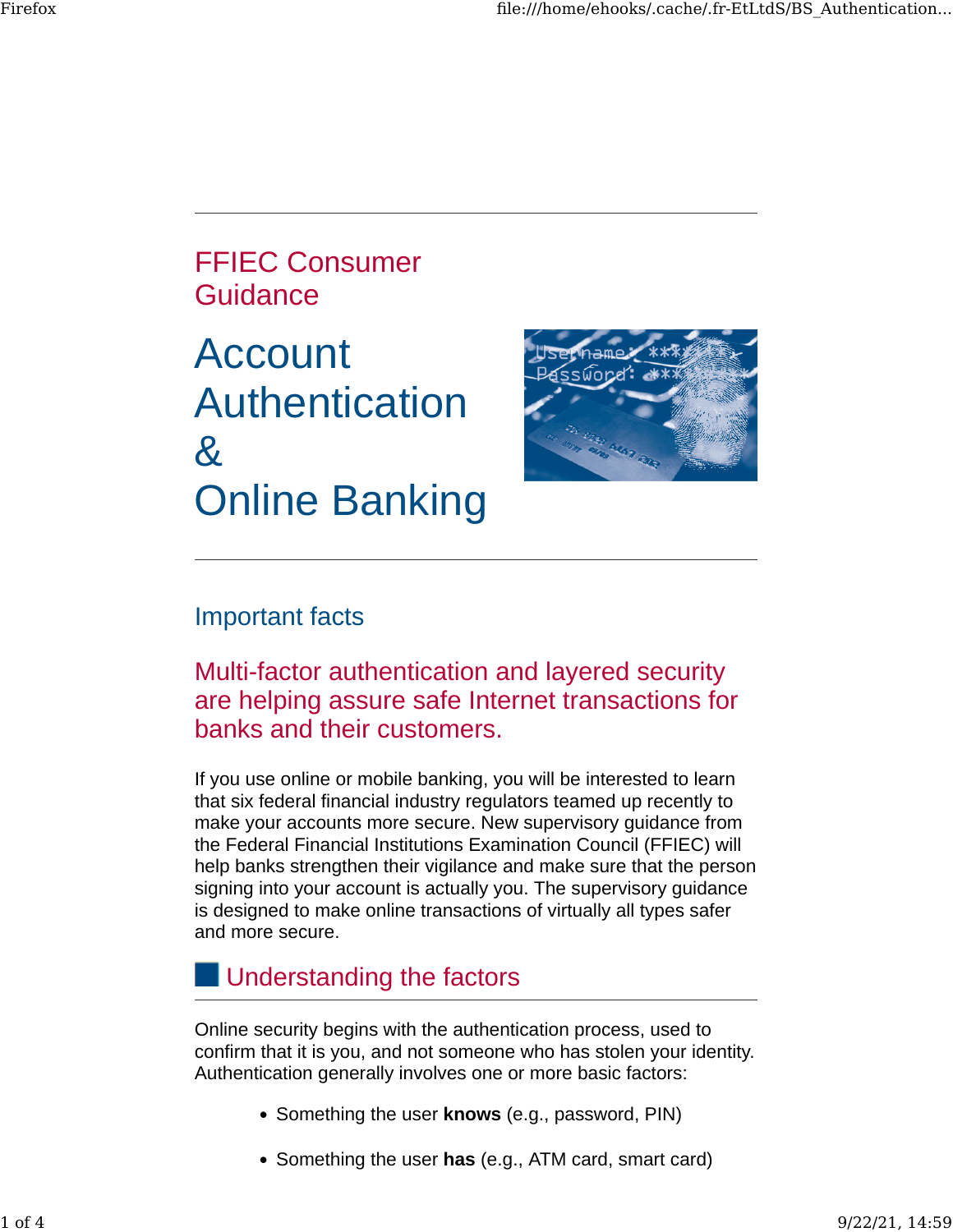• Something the user **is** (e.g., biometric characteristic, such as a fingerprint).

Single factor authentication uses one of these methods; multi-factor authentication uses more than one, and thus is considered a stronger fraud deterrent. When you use your ATM, for example, you are utilizing multi-factor authentication: Factor number one is something you have, your ATM card; factor number two is something you know, your PIN.

To assure your continued security online, your bank uses both single and multi-factor authentication, as well as additional "layered security" measures when appropriate.

## **Layered security for increased safety**

Layered security is characterized by the use of different controls at different points in a transaction process so that a weakness in one control is generally compensated for by the strength of a different control. An example of layered security might be that you follow one process to log in (user/password), and then give additional information to authorize funds transfers.

Layered security can substantially strengthen the overall security of online transactions… protecting sensitive customer information, preventing identity theft, and reducing account takeovers and the resulting financial losses.

The purpose of these layers is to allow your bank to authenticate customers and detect and respond to suspicious activity related to initial login and then to reconfirm this authentication when further transactions involve the transfer of funds to other parties.

### Internal assessments at your bank

On the back-end, the new supervisory guidance offers ways your bank can look for anomalies that could indicate fraud. The goal is to ensure that the level of authentication called for in a particular transaction is appropriate to the transaction's level of risk. Accordingly, your bank has concluded a comprehensive risk assessment of its current methods as recommended in this supervisory guidance. These risk assessments consider, for example:

- changes in the internal and external threat environment
- changes in the customer base adopting electronic banking
- changes in the customer functionality offered through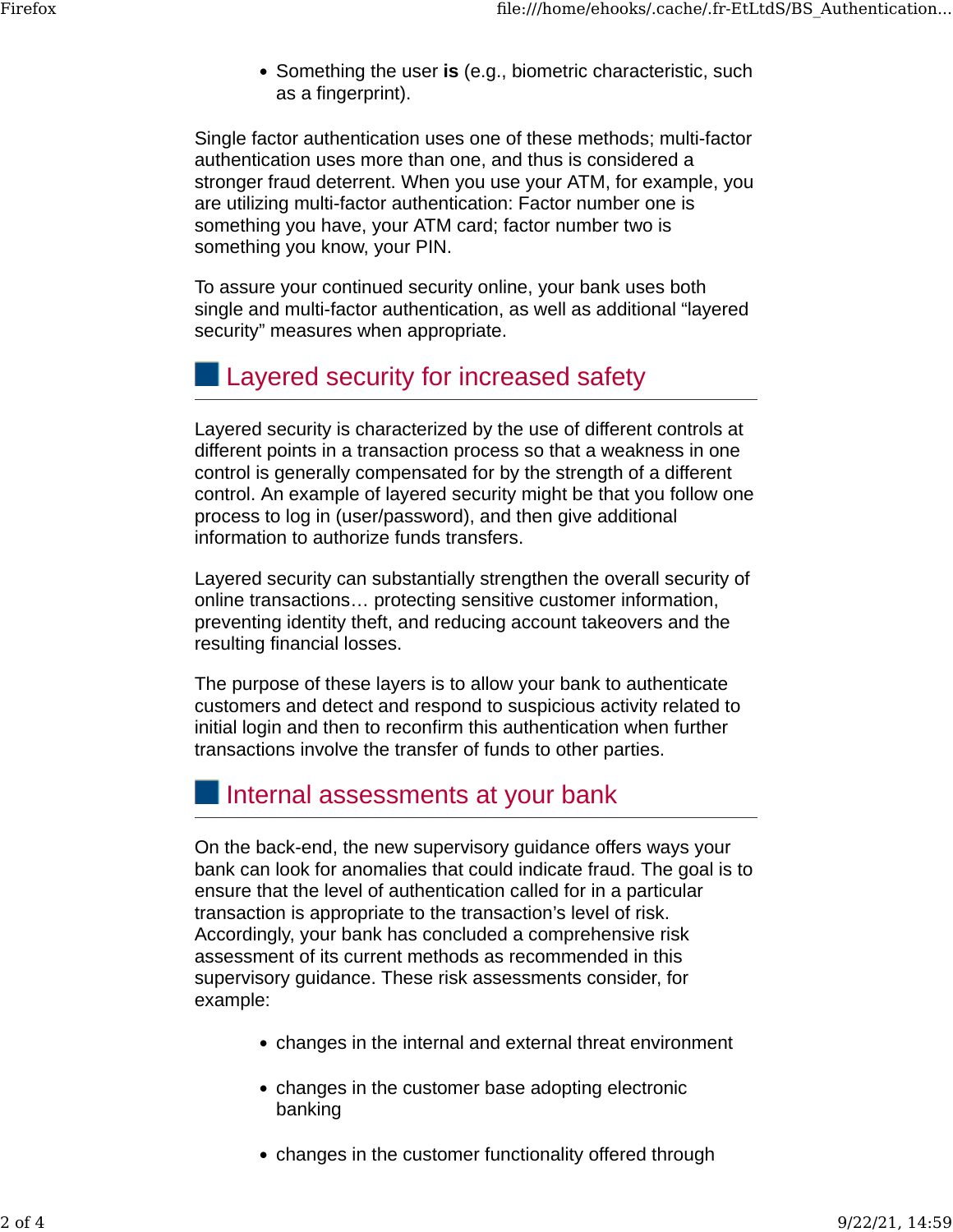electronic banking; and

• actual incidents of security breaches, identity theft, or fraud experienced by the institution or industry

Whenever increased risk to your transaction security might warrant it, your bank will be able to conduct additional verification procedures, or layers of control, such as:

- **Utilizing call-back (voice) verification,** e-mail approval, or cell phone based identification.
- **Employing customer verification procedures,** especially when opening accounts online.
- **Analyzing banking transactions to identify suspicious patterns.** For example, that could mean flagging a transaction in which a customer who normally pays \$10,000 a month to five different vendors suddenly pays \$100,000 to a completely new vendor.
- **Establishing dollar limits that require manual intervention** to exceed a preset limit.

## Your protections under "Reg E"

Banks follow specific rules for electronic transactions issued by the Federal Reserve Board. Known as **Regulation E**, the rules cover all kinds of situations revolving around transfers made electronically. Under the consumer protections provided under **Reg E,** you can recover internet banking losses according to how soon you detect and report them.

**Here is what the Federal rules require:** If you report the losses within two days of receiving your statement, you can be liable for the first \$50. After two days, the amount increases to \$500. After 60 days, you could be legally liable for the full amount. These protections can be modified by state law or by policies at your bank, so be sure to ask your banker how these protections apply to your particular situation.

## **Customer vigilance: The first line of defense**

Of course, understanding the risks and knowing how fraudsters might trick you is a critical step in protecting yourself online. You can make your computer safer by installing and updating regularly your:

• Anti-virus software